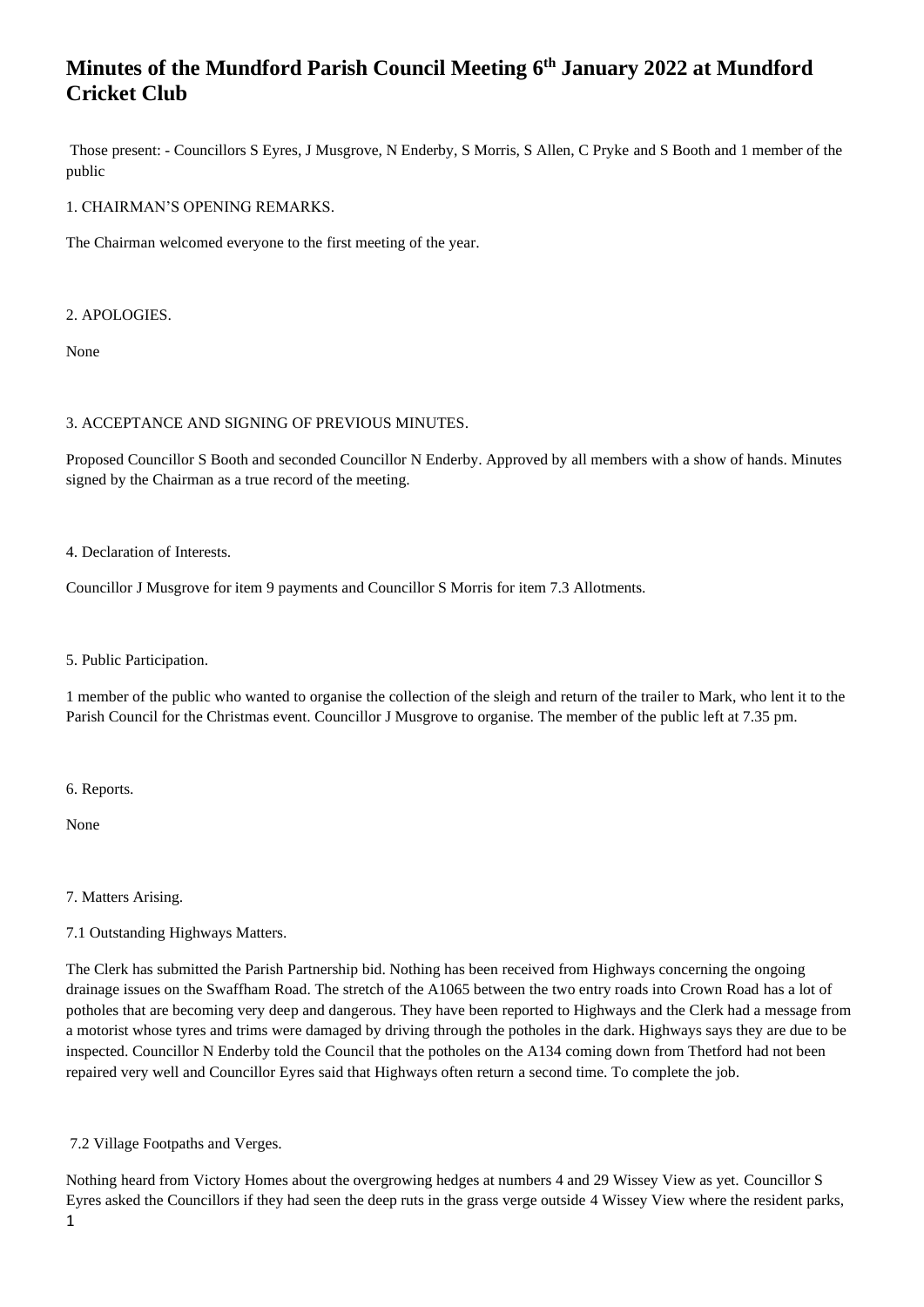Clerk to find out who owns the land then contact them to report the damage. The issue of dog fouling has been added to the next article for the Mundford Messenger and the Clerk is waiting to hear back from the Animal Warden for posters to display around the village. Concerning the footpath at the development off Crown Road, the Clerk has contacted Breckland Council Planning and Norfolk Highways and as the landowner has not applied to change the route of the public footpath neither is able to discuss the matter. The Councillors discussed the steep slope on the path and the Clerk told them that she is waiting for a response from Gemma Manthorpe at Breckland. It was decided that the Clerk should fill in the online form to report the concerns about the path. The Clerk reported the rats at 29 Fir Close to environmental services but has not had a response. Councillor N Enderby said that the chickens are running free and should be shut in because of the current Avian Flu Regulations, Clerk to contact DEFRA.

#### 7.3 Allotments.

Carol Hubbard (allotment 7B) would like to relinquish the allotment. She currently has wooden raised beds in place and would like to know if they can be offered to the next allotment holder before they are removed. If the next person to take the allotment does not want them, she will remove them. She verbally said to the Clerk that she would like to take over plot 7A which she currently works on but has not stated that in her email. The Clerk told her that the Parish Council would need the current holder of 7A to agree and is awaiting a response. The Council decided that the Clerk should contact the current holder of plot 7A first to see if she wishes to continue with the allotment and once that issue is sorted, to then offer 7B to the person who has just taken on plot 10. Proposed by Councillor J Musgrove, Seconded by Councillor S Morris and agreed by a show of hands by all present. At the last meeting Councillor S Morris asked about obtaining permission to cut back the hedge and brambles on the land adjoining the allotments, Clerk to ask Bruce McIsaac to obtain permission from the landowner. Councillor J Musgrove told the Council that Mr S Cordy has been clearing the contents of his land and some items are coming over the fence onto the public footpath area and it may become a problem. Clerk to contact Mr Cordy to express the Council's concerns.

### 7.4 Allotment Hut.

Councillor J Musgrove and his wife have planted the remaining plants and the bark chippings to cover the ground around them has been delivered. Councillor J Musgrove suggested that edging is put in place to make strimming the grass easier and an estimate of the cost would be £100-£120. Proposed by Councillor J Musgrove, seconded by Councillor N Enderby and approved by all Councillors with a show of hands There were no large enough Christmas trees with roots available to buy this year. Councillor J Musgrove informed the other Councillors that he has all the materials needed to clad the side of the Allotment Hut and will liaise with Councillor N Enderby to set a date for doing the work. The clerk has checked the hut this week, nothing written in the book, everything clean and stocked up.

#### 7.5 Handyman/Gardener.

The pressure washer has been sent back to Hyundai to have a fault repaired as it is under warranty. Councillor J Musgrove had it collected from his home and was not happy as the driver was not careful with the package and he feared that it may have been damaged in the process. The Clerk informed Hyundai and it was documented. The pressure washer has been mended. A fault was diagnosed with the pump, so it was replaced, along with the spark plug, air filter and carburetor. It is due to be returned soon. Councillor N Enderby told the Council that the culvert by the turning to Lynford Hall looks like it may be blocked, Councillor S Eyres suggested that the area is surveyed by the official body responsible for that area, the Clerk to look into this matter. The Council decided to give the Gardener/Handyman a compassionate payment of £120 as he has been ill and unable to work and the Clerk will look into a new contract for him going forward. Proposed by Councillor S Morris and seconded by Councillor N Enderby and was approved by all members with a show of hands.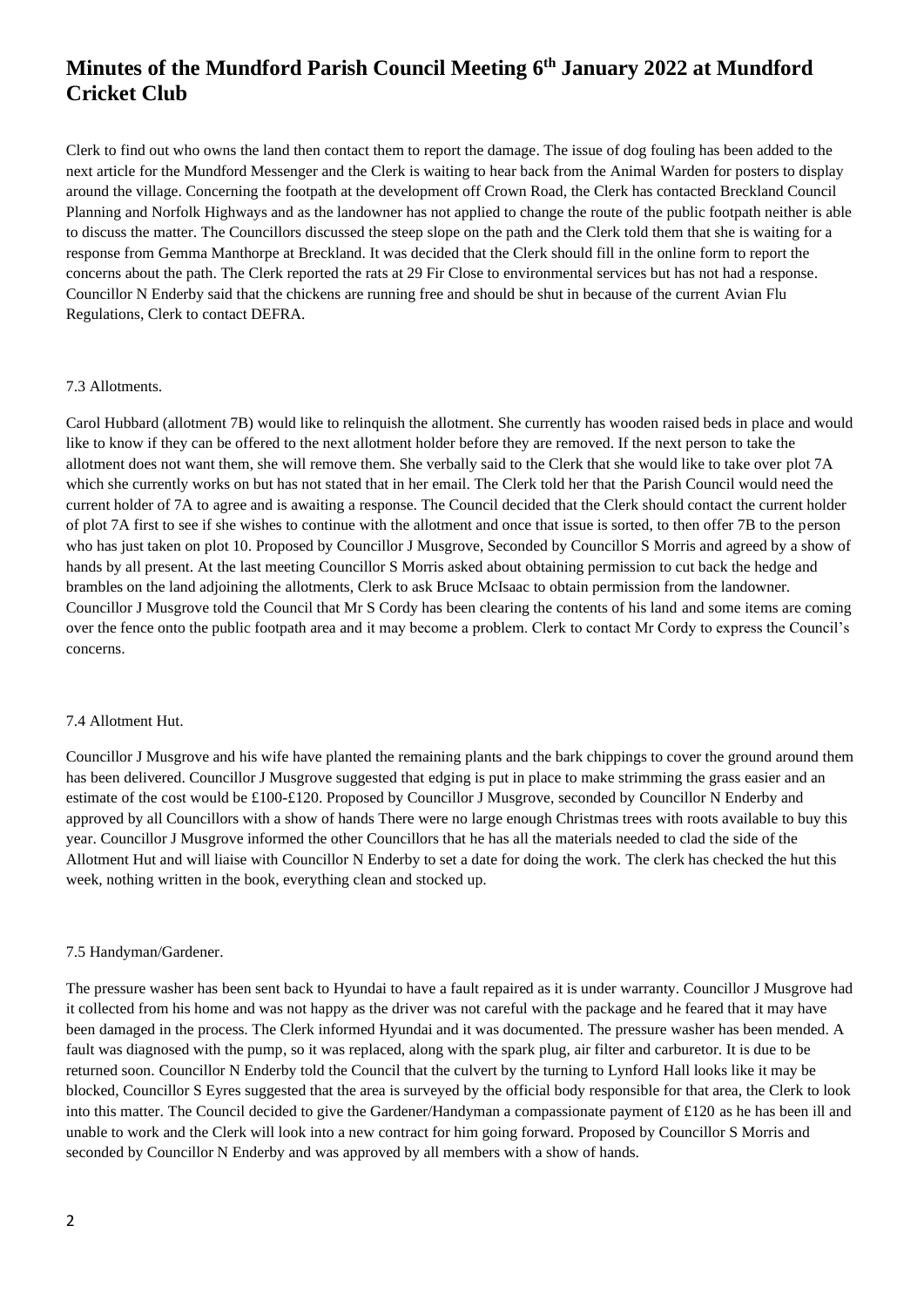## 7.6 Parish Office.

The office front and new sign have been installed, the clerk says that it is warmer and quieter in the office now. The clerk has contacted 4 Blinds companies, one is coming on January  $5<sup>th</sup>$  and the other on the  $14<sup>th</sup>$ , the other 2 would not take bookings until after Christmas. Councillor S Morris will re-paint the office once the blinds are fitted. The BT installation went ahead on December 13<sup>th</sup> but the telephone package didn't include outgoing calls. The Council voted and agreed that the monthly cost of an extra £12.90 could be added to the plan to allow free unlimited calls. This was done with immediate effect and the monthly bill will now be £38.70. A retrospective vote was carried out, proposed by Councillor S Morris and seconded by Councillor J Musgrove, approved by all with a show of hands. The wrong date was written on the PACT testing stickers in July and someone from Carl Cox Electrics to come back and change them. The printer is not printing properly so the Clerk is in contact with Anglia Computer Solutions to rectify the matter.

## 7.7 Litter bin/ Dog Bin.

This will be discussed at the next meeting.

## 7.8 Councillor Vacancy.

The clerk has notified Breckland Council about the vacancy but has had no response. The Councillors discussed residents that may be interested and the clerk will contact one and Councillor S Eyres or Councillor J Musgrove will speak to the others mentioned. It was decided to remove the words "training will be given" from the article in the Mundford Messenger, concerning the vacancies. Clerk to also circulate the wording of another piece of an advertisement seen by Councillor S Morris.

### 7.9 War Memorial

Councillor S Booth took photographs of the cracks in the column of the memorial and the Clerk sent them to the War Memorial's Trust. They have advised the Parish Council to have them inspected by a recommended specialist. The Clerk is in the process of organising this. There is a possibility of  $50 - 70$  % funding by the War Memorial Trust, something else that the Clerk is looking into. The Historic Buildings Officer at Breckland Council has suggested that H Brett and Son in Watton are asked to look at the Memorial. The Clerk to contact them.

### 7.10 Christmas Tree Lights On

The Councillors discussed the option of setting a second date in case of cancellation but this will be discussed at a later date. It was decided that Saturday 3<sup>rd</sup> of December would be the date of the event next year. The Council decided to have three smaller Christmas trees next year instead of the one large tree. It was also decided to have a different type of fence around the trees, there will be extra costs involved with more decorations and lights being needed as well as another concrete base. The idea of sponsorship will be discussed at a later date. This was proposed by Councillor S Eyres, seconded by Councillor S Booth and agreed by all with a show of hands. The Village Voices Choir chose the NSPCC as the charity for the £80 collected at the event. It was also decided to buy 3 sets of floodlights instead of borrowing them, proposed by Councillor S Morris, seconded by Councillor J Musgrove and approved by all present with a show of hands. Councillor J Musgrove to research the lights online and report back at the next meeting. It was decided to buy 6 LED torches for volunteers to use at the event. Proposed by Councillor S Booth, seconded by N Enderby and was approved by all with a show of hands. The Clerk to contact The Crown for the amount of donations received and the charity chosen.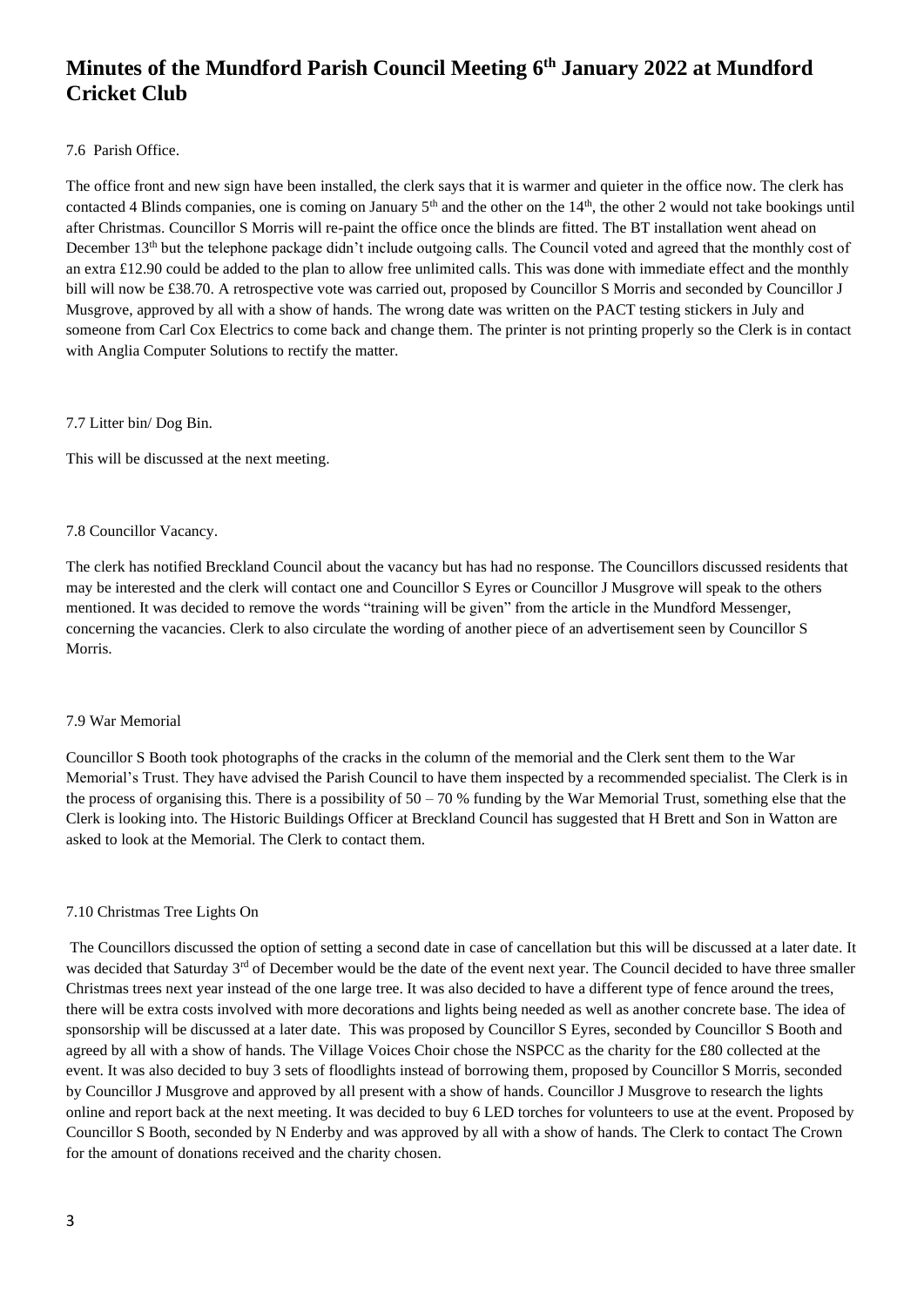## 7.11 Pride of Mundford Award.

Councillor J Musgrove purchased the £50 gift card from Thetford Garden Centre and the Clerk has printed the Certificate. Councillor S Morris will frame it and the Clerk will invite the Hayden Family to the next meeting to be presented with the award.

### 7.12 The Queen's Platinum Jubilee

There were no suggestions from the village. The Clerk has booked the small hall in the Village Hall for January  $13<sup>th</sup>$ . The Village Hall are not charging for the hire. The Councillors discussed buying a memorial bench to commemorate the occasion and it was decided to put the bench on the grass area at the top of the hill in The Lammas. Proposed by Councillor S Eyres, seconded by Councillor S Morris and approved by all with a show of hands. The Clerk to look into the cost of benches. It was also decided to plant a tree by the Jubilee bed. The tree will be a Liquid Amber. Proposed by Councillor S Allen, seconded by Councillor C Pryke and approved by all with a show of hands. The Clerk will look into the need for a Cultivation Licence for planting a tree. To add to the next agenda, a metal memorial bench for the area by the War Memorial.

## 7.13. HM Lord Lieutenant's Memorial Plaque

It was decided to approach St Leonards Court to ask if it would be possible for the plaque to be fixed to the front of their building. Proposed by Councillor S Eyres, seconded by Councillor N Enderby and approved by all with a show of hands. Clerk to contact the manager to ask.

### 7.14 Village Green Grass Cutting

Councillor S Eyres said that the amount of time allotted for the grass cutting is too short and if Blooming Gardens were to continue with the contract, the time would need to be increased and therefore the cost up to £30 a cut. It was decided to increase the price and continue the contract. Proposed by Councillor J Musgrove, seconded by Councillor S Morris and approved by all with a show of hands.

### 8.Correspondence. –

The de-fib was used on December 13<sup>th</sup>. Following a query from a resident of The Brecklands concerning a leaning tree on the strip of land between The Brecklands and the A1065, the Clerk is investigating who is responsible for the trees on that land. Norfolk County Council say that they are not responsible and Breckland Council are only responsible for a small area at the top of the strip of land. Hannah Keeler from Mundford Primary Academy has completed the financial assistance form and the Clerk is to contact her for information on the type and cost of the bench before it is discussed at the next meeting. The Clerk has looked into the original licence of the Car Wash in order to find out about the works being done to cars on the premises but as the Councillors said that no-one had seen work being done at the premises lately the issue will be monitored. There is a broken barrier at the pocket park and the Clerk has reported it to Breckland Council. The Parish Council has received an email from the Citizen's Advice Bureau asking for a donation, Councillor S Eyres asked for donations to be added to the next agenda and the Clerk to check the financial regulations.

### 9.Payments

Payments and Cheques for the December invoices

Payments proposed by Councillor S Morris, seconded by Councillor C Pryke and approved by 6 Councillors with a show of hands. The precept form was filled in and signed and it was confirmed that the budget would remain the same as last year. The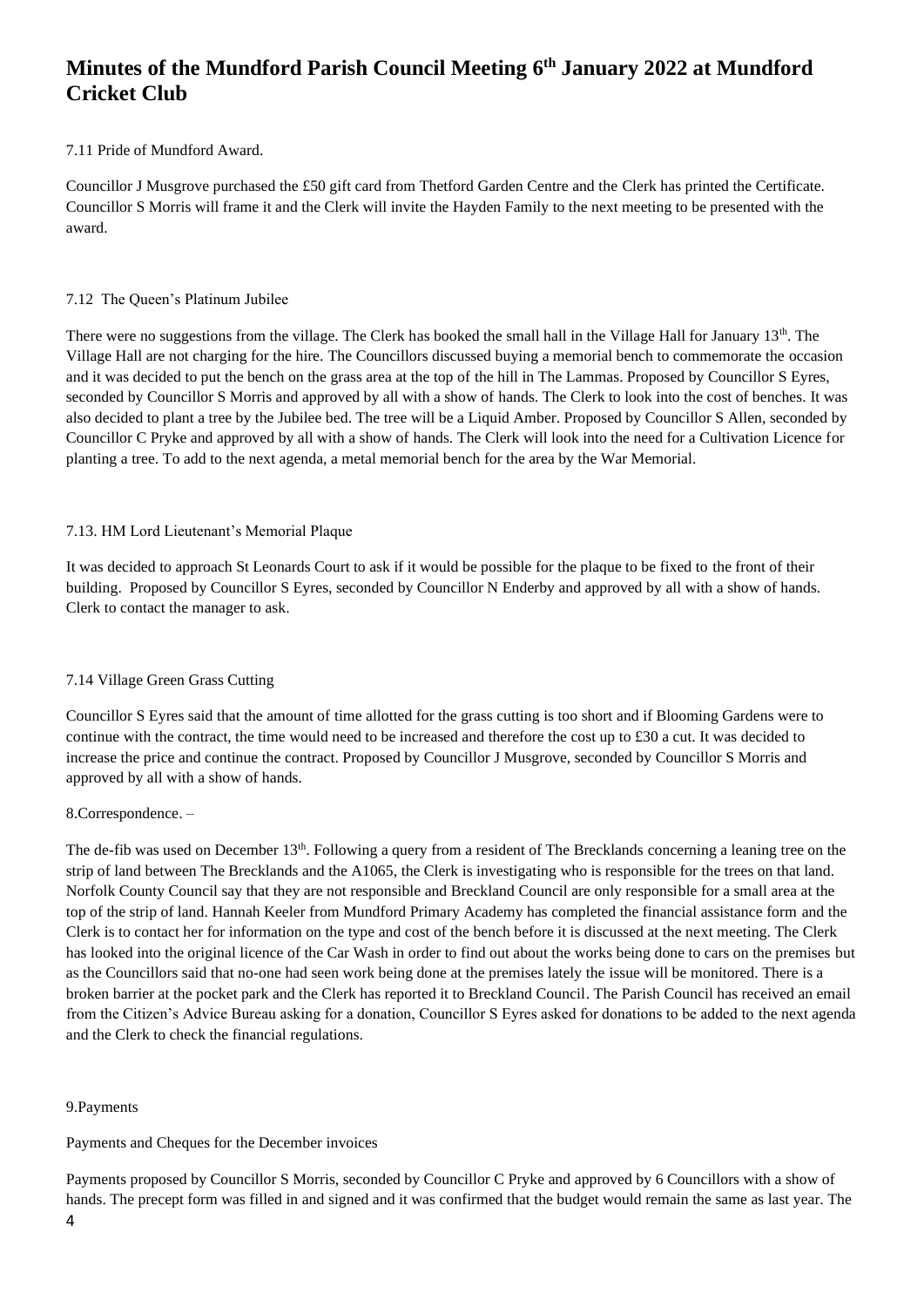Clerk showed the Councillors the expenses forms that they will need to fill in when making purchases on behalf of the Parish Council in order for the VAT to be claimed back.

| <b>Payments for December 2021 Invoices</b>                                     |                                                  |                          |                   |         |            |                            |        |
|--------------------------------------------------------------------------------|--------------------------------------------------|--------------------------|-------------------|---------|------------|----------------------------|--------|
| The following payments were authorised on 6th January                          |                                                  |                          |                   |         |            |                            |        |
|                                                                                |                                                  |                          |                   |         |            |                            |        |
|                                                                                |                                                  |                          | Current A/C       |         | 20155.17   |                            |        |
|                                                                                |                                                  |                          | <b>Petty Cash</b> |         | 40.93      |                            |        |
| <b>Balance for December 2021</b>                                               |                                                  |                          |                   |         | 20196.10   |                            |        |
| Minus the following direct debits                                              |                                                  |                          |                   |         |            |                            |        |
| E-On Street Lighting                                                           |                                                  |                          |                   |         | £118.97    |                            |        |
| XLN Phone and Broadband                                                        |                                                  |                          |                   |         | £91.13     |                            |        |
| <b>Everflow Water Rates</b>                                                    |                                                  |                          |                   |         | £13.34     |                            |        |
| <b>OPUS Energy - Allotment Hut Electrics</b>                                   |                                                  |                          |                   |         | £39.61     |                            |        |
| ICO- Data Protection Fee                                                       |                                                  |                          |                   |         | £35.00     |                            |        |
| OPUS Energy - Office Electrics                                                 |                                                  |                          |                   |         | £49.91     |                            |        |
| BT phone and broadband                                                         |                                                  |                          |                   |         | £42.49     |                            |        |
| BT-Sim only card                                                               |                                                  |                          |                   |         | £8.40      |                            |        |
| <b>Total Direct Debits</b>                                                     |                                                  |                          |                   |         | £398.85    |                            |        |
|                                                                                |                                                  |                          |                   |         |            |                            |        |
| Plus the following bank receipts                                               |                                                  |                          |                   |         |            | <b>Petty Cash Receipts</b> |        |
| Donations from Christmas event for NSPCC                                       |                                                  |                          |                   |         |            |                            | £80.00 |
|                                                                                |                                                  |                          |                   |         |            |                            |        |
|                                                                                |                                                  |                          |                   |         |            |                            |        |
|                                                                                |                                                  |                          |                   |         |            |                            |        |
|                                                                                |                                                  |                          |                   |         |            |                            |        |
|                                                                                |                                                  |                          |                   |         |            |                            |        |
| <b>Total Income</b>                                                            |                                                  |                          |                   |         | £0.00      |                            | £80.00 |
| <b>Balance after Direct Debits and Income</b>                                  |                                                  |                          |                   |         | £19,756.32 |                            |        |
|                                                                                |                                                  |                          |                   |         |            |                            |        |
|                                                                                |                                                  |                          |                   |         |            |                            |        |
| <b>Payment Method</b>                                                          | Description                                      |                          |                   |         |            | Total                      | Total  |
| Petty cash                                                                     | L Morris - cleaning supplies and thank you cards |                          |                   |         |            | £9.88                      |        |
| <b>BACS</b>                                                                    | westcotec street light maintainance              |                          |                   |         | £59.23     |                            |        |
| <b>BACS</b>                                                                    | Style- office front                              |                          |                   |         | £1,829.00  |                            |        |
| <b>BACS</b>                                                                    | J Musgrove- Gift voucher for award               |                          |                   |         | £50.00     |                            |        |
| <b>BACS</b>                                                                    | L Morris-Extension lead for office               |                          |                   | £22.99  |            |                            |        |
| <b>BACS</b>                                                                    | NSPCC donation from Christmas collection         |                          |                   | £80.00  |            |                            |        |
| <b>BACS</b>                                                                    | Apex Signs- sign for office front                |                          |                   | £144.00 |            |                            |        |
| <b>BACS</b>                                                                    | SLCC - Clerk's manual                            |                          |                   | £72.30  |            |                            |        |
| <b>BACS</b>                                                                    | Staff wages                                      |                          |                   | £792.57 |            |                            |        |
| Petty Cash                                                                     | S Eyres- batteries for Christmas lights          |                          |                   |         |            |                            | £13.00 |
| <b>BACS</b>                                                                    | A Shepherd-Community Car Service                 |                          |                   | £250.00 |            |                            |        |
| <b>BACS</b>                                                                    | <b>HMRC</b>                                      |                          |                   |         |            | £48.94                     |        |
| <b>BACS</b>                                                                    |                                                  | J.Musgrove- hedge plants |                   |         |            | £68.95                     |        |
| <b>Total BACS payments made</b>                                                |                                                  |                          |                   |         |            | £3,417.98                  | £22.88 |
|                                                                                |                                                  |                          |                   |         |            |                            |        |
| Balance in Community Account for January 2021                                  |                                                  |                          |                   |         |            | £16,338.34                 |        |
| <b>Balance in Savings Account</b>                                              |                                                  |                          |                   |         | £25,882.22 |                            |        |
| <b>Balance in Petty Cash</b>                                                   |                                                  |                          |                   |         |            | £98.05                     |        |
| (Ring Fenced moneys Chilzone £1592.96 and £996.50 for outdoor sports and Play) |                                                  |                          |                   |         |            |                            |        |

### 9.2 Third signatory

The Councillors discussed having a third signatory but as there have been a lot of problems with Barclays bank lately it was decided to wait until the discussion of changing to another bank has taken place. This matter to be added to the next agenda.

9.3 Web report for December- none. The Clerk is meeting with Rosemary Godfrey on January 12<sup>th</sup> to learn how to add content to the website. Councillor S Eyres asked for the details of D Goodrham to be removed from the website and photographs of Councillors S Allen and C Pryke to be added.